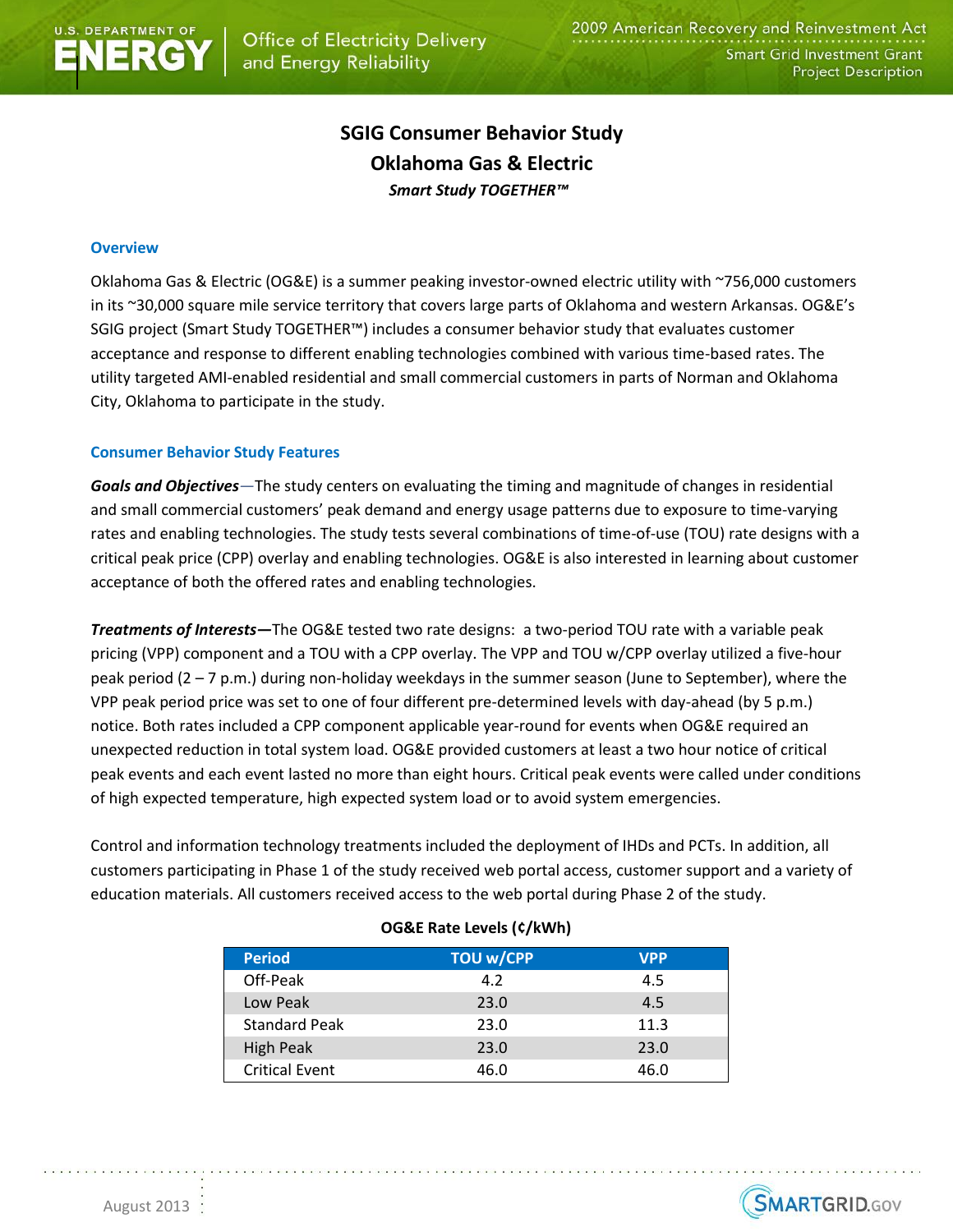# **Oklahoma Gas & Electric** *(continued)*

*Experimental Design --*The design for the study was a randomized controlled trial (RCT) with denial of treatment for the control group and pre-recruitment assignment. AMI-enabled residential and small commercial customers in the Norman, OK area who met certain eligibility criteria were stratified and then randomly assigned to one of eight treatment groups or to the control group. These customers received an invitation to opt in to a study where participating customers could receive one of several treatments, with the understanding that this treatment was limited in supply, but were not notified of their assignment at that time. Customers who opted in to the study were then screened and surveyed to ensure that they qualified to receive their assigned treatment. If they were ineligible to receive their assigned treatment, they were reassigned to a treatment they were eligible to receive.<sup>1</sup> All participating customers were then notified of their assigned treatment.

OG&E recruited customers into the study in two phases, separated by one year. The majority of participating customers received the correct control/information technology. However, in some cases participating customers had the wrong control/information technology installed on their premises. As such, the implementation of the study differed somewhat from the original experimental design.

*Enrollment Incentives and Retention Activities –*Participating customers received bill protection that ensured during the first twelve months of participation in any of the rate treatments the customer paid no more than what they would have paid under the existing flat rate. After this twelve month period was over, the bill protection was removed.

**Sample Size Requirement (Residential only)**

| <b>Phase I</b>      | <b>Control</b> | <b>Web Only</b> | <b>IHD Only</b> | <b>PCT Only</b> | Web & IHD<br>& PCT |
|---------------------|----------------|-----------------|-----------------|-----------------|--------------------|
| Phase I: VPP        | 480            | 480             | 480             | 480             | 480                |
| Phase I: TOU w/CPP  | 480            | 480             | 480             | 480             | 480                |
| Phase II: VPP       | 480            | 480             | 480             | 480             | 480                |
| Phase II: TOU w/CPP | 480            | 480             | 480             | 480             | 480                |

*Sample Size Requirement–*Sample size requirements are shown in the table below.

# **Key Milestones**

| <b>Key Milestones</b>                        | <b>Target Dates</b> |  |
|----------------------------------------------|---------------------|--|
| OG&E Smart Study TOGETHER test period begins | June 2010           |  |
| OG&E provides Interim Evaluation Report      | January 2011        |  |
| OG&E Smart Study TOGETHER test period ends   | September 2011      |  |
| OG&E provides Final Evaluation Report        | February 2012       |  |



 $\overline{a}$ 

<sup>1</sup> This re-assignment does not technically meet the standards of an RCT.